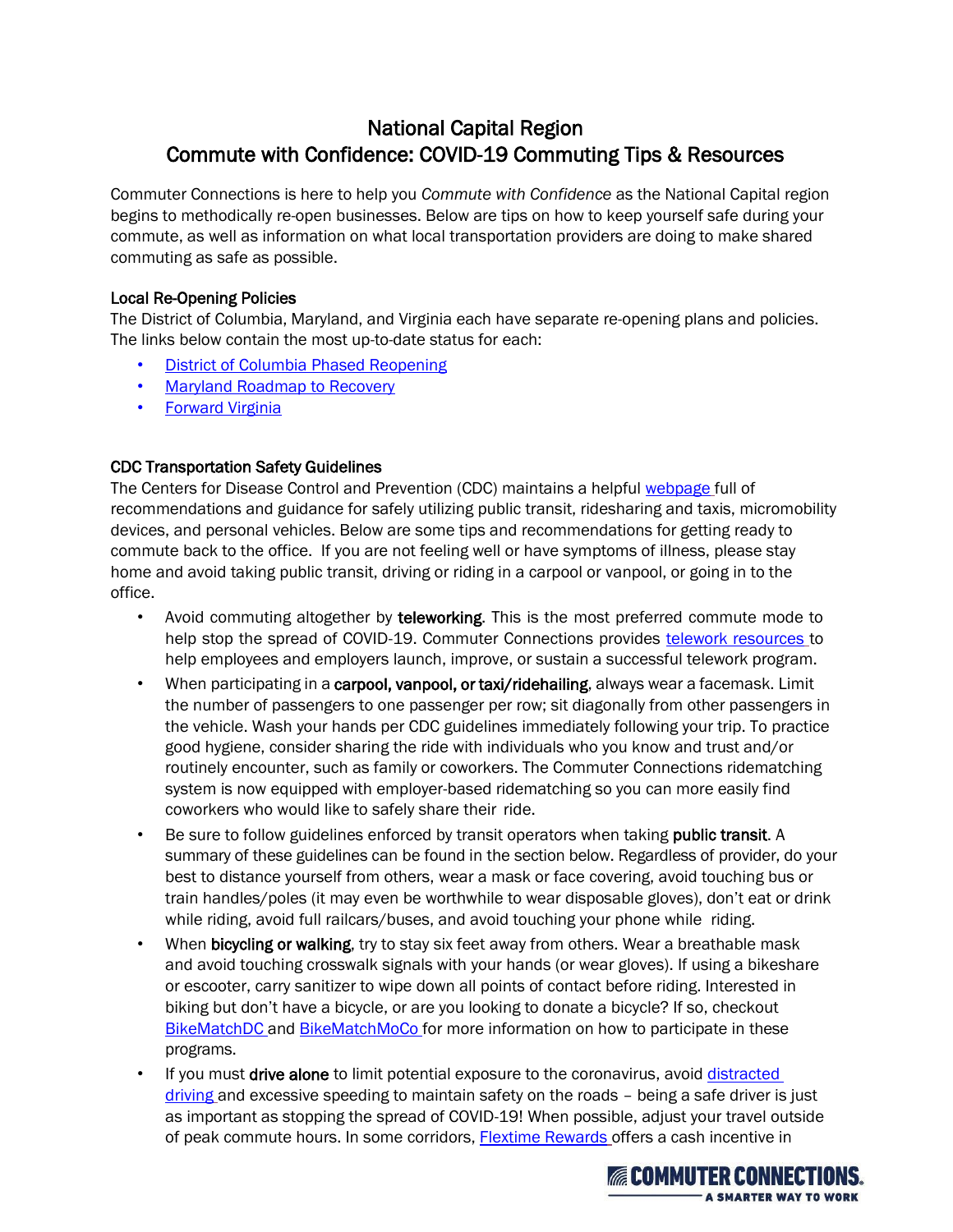exchange for reducing congestion in the region. If your employer offers alternative work schedules such as staggered work hours or compressed work weeks, take advantage of them!

## Public Transit Pandemic Responses

Note: Below are Local Transit Responses to COVID-19 which are subject to change. Check with the transit provider for updates.

## City of Alexandria (DASH)

#### <https://www.dashbus.com/masks>

• Face coverings are required, and fares have been eliminated. Bus routes have been redrawn since September 2021. Enhanced cleaning and disinfecting procedures are being implemented, including weekly fogging

## Arlington County (ART)

<https://www.arlingtontransit.com/about/covid-19-service-changes-and-information/>

• Arlington Transit requires passengers to wear face masks or coverings while using ART and encourages social distancing on all buses and at bus stops. A federal mask mandate went into effect on February 2, 2021, requiring all travelers on airplanes and public transportation to wear face masks to curb the spread of COVID-19. ART and STAR services will be monitored daily and may be subject to change in response to the latest conditions.

## DC Circulator

## <https://www.dccirculator.com/coronavirus/>

• The DC Circulator requires all passengers to wear a face-covering while aboard. Fares are still currently suspended on all routes. Passengers are asked to board from the rear doors unless access to the ramp or "kneeling" steps is required. Enhanced cleaning protocols are in place.

## Fairfax County Connector

## <https://www.fairfaxcounty.gov/connector/>

• The Fairfax Connector has returned to full service as of August 29, 2020. Face coverings are required.

## City of Fairfax Cue Bus

<https://www.fairfaxva.gov/government/public-works/transportation-division/cue-covid-19-response>

• CUE is operating at a regular schedule. Cleaning cycles have been increased on buses with a focus on disinfecting the bus interiors and critical touch points such as door handles, handrails, and other surfaces. Masks are required for passengers. Fares have been waived until further notice.

## Loudoun County Transit

<https://www.loudoun.gov/5371/Transit-Customer-Information-Regarding-C>

• Face coverings are required on Loudoun County buses and in waiting areas, until further notice. Cleaning crews are wiping down the interiors of each bus with antiseptic cleaners each day. Bus operators are wiping down frequently touched surfaces on the bus (i.e. handholds, farebox, seat handholds, etc.) before starting their run and in-between trips. This cleaning process will remain in place, in addition to thorough twice weekly bus cleanings, until further notice. Fare collection resumed on all Loudoun County buses on May 3, 2021.

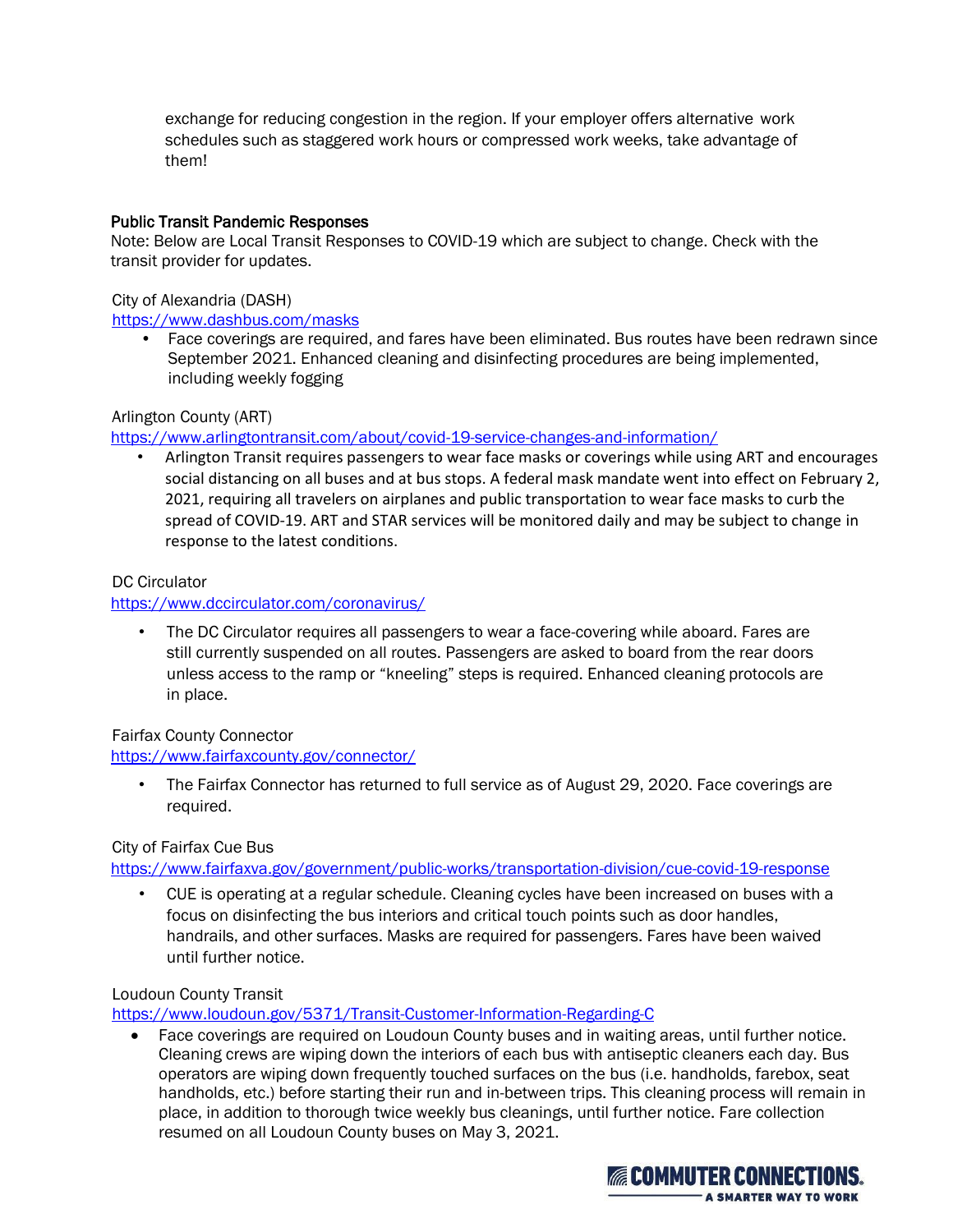Frederick County TransIT

<https://frederickcountymd.gov/105/TransIT>

• TransIT is operating at full service. Fares are waived until further notice. Passengers and operators are required to wear face coverings; masks are not provided to passengers. Enhanced sanitation procedures have been implemented.

## Montgomery County Ride On

<https://www.montgomerycountymd.gov/dot-transit/index.html>

• All Montgomery County Department of Transportation (MCDOT) Ride On, Ride On extRa, Ride On Flex and Flash bus routes are currently in service. Passengers are required to wear face coverings, and all MCDOT buses have a supply of face coverings for those who cannot provide their own. Bus interiors, filters and ventilation systems continue to be cleaned with hospital-grade anti-viral disinfectant. Bus service remains free for all riders until at least July 2, 2022.

## MTA Commuter Bus & MARC Commuter Rail

## <https://www.mta.maryland.gov/coronavirus>

• MDOT MTA continues to keep passengers safe by implementing recommended CDC protocols and evaluating new technologies from ultraviolet disinfectant equipment to the development of germ-resistant treatments to air ionizers. We've implemented enhanced shield protection for operators and are testing enhanced passenger seat partitions. In addition, we remind our riders at every to maintain social distancing when possible and to wear masks.

## Prince George's County TheBus

## <https://www.princegeorgescountymd.gov/1120/Countys-TheBus>

• TheBus is operating Monday-Saturday, 6:00 am to 6:30 pm; fares are \$1 each way and can be paid for with exact change or your SmarTrip card (seniors, passengers with disabilities, youth ages 5-18, and Medicare card holders ride for free). Passengers and operators are required to wear face coverings; masks are available for customers. Vehicles are cleaned daily.

## PRTC OmniRide

## <https://omniride.com/>

• Rear door entry is asked of riders when the bus has two doors. Operators and passengers must wear face coverings; masks are not provided to riders. OmniRide's Local and Metro Express services will operate fare Expanded service for Express Routes launched on June 22nd, 2020.

VRE Commuter Train

Video: [VRE's Spray Disinfection Process and What a Ride Currently Looks Like](https://www.youtube.com/watch?v=zNr10nKSVwk) Interactive Tour: [A Look at VRE Platform Social Distancing](https://www.vre.org/tour/Enhanced%20tour/) Blog: [VRE's Coronavirus Health & Safety Guidance](https://www.vre.org/about/blog/coronavirus-health-safety-guidance-on-vre/)

• VRE has returned to its full-service schedule. All 32 daily trains are running. A face mask is required while onboard VRE as per a directive from the U.S. Transportation Security Administration. VRE has relaxed capacity limits on platforms and railcars. Social distancing is no longer required but can still be observed while ridership is low. The change is consistent with the latest U.S. Centers for Disease Control guidelines and those of other state and federal agencies.